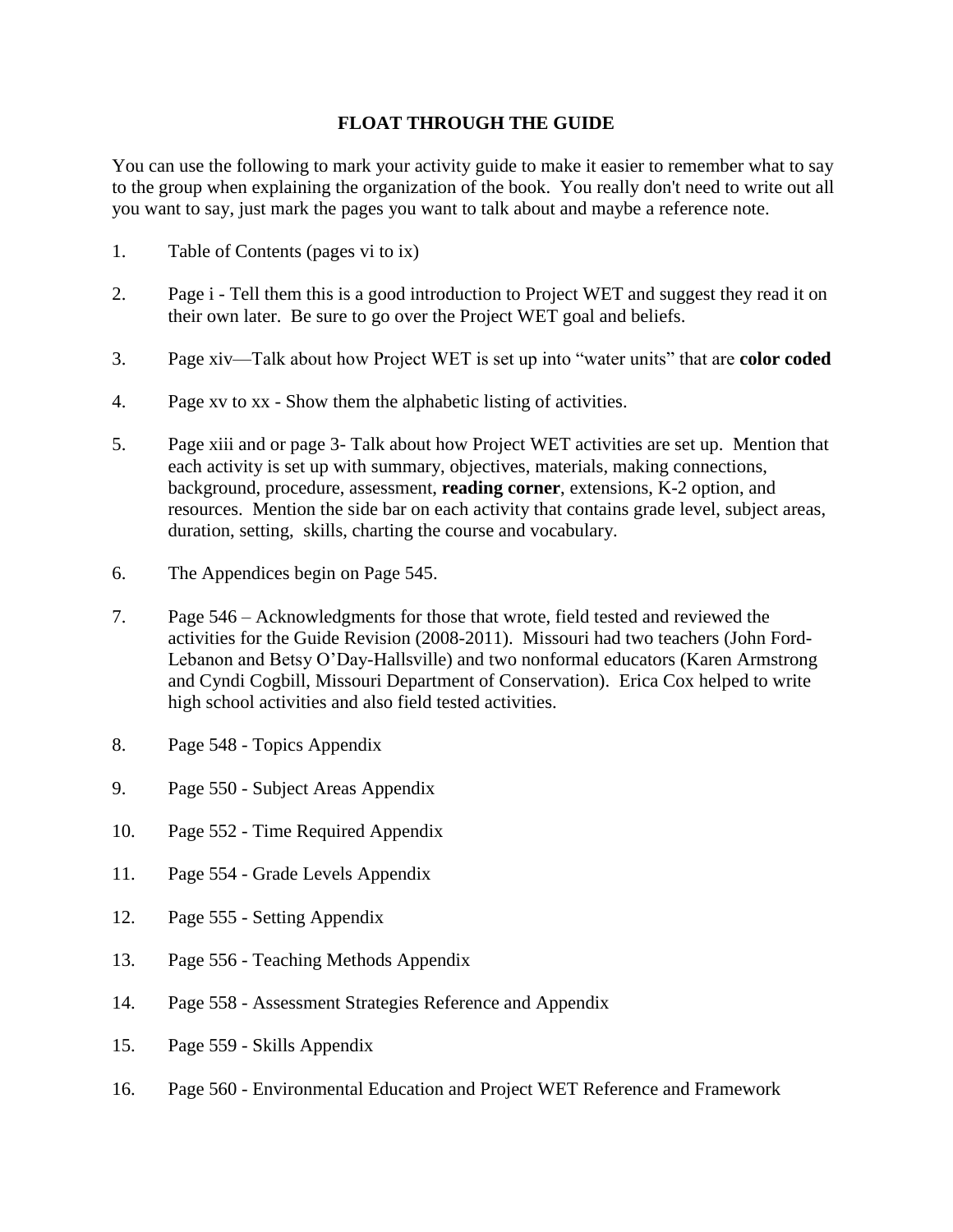- 17. Page 562 Measurements
- 18. Page 566 Glossary. This provides definitions for most terms given in the activities.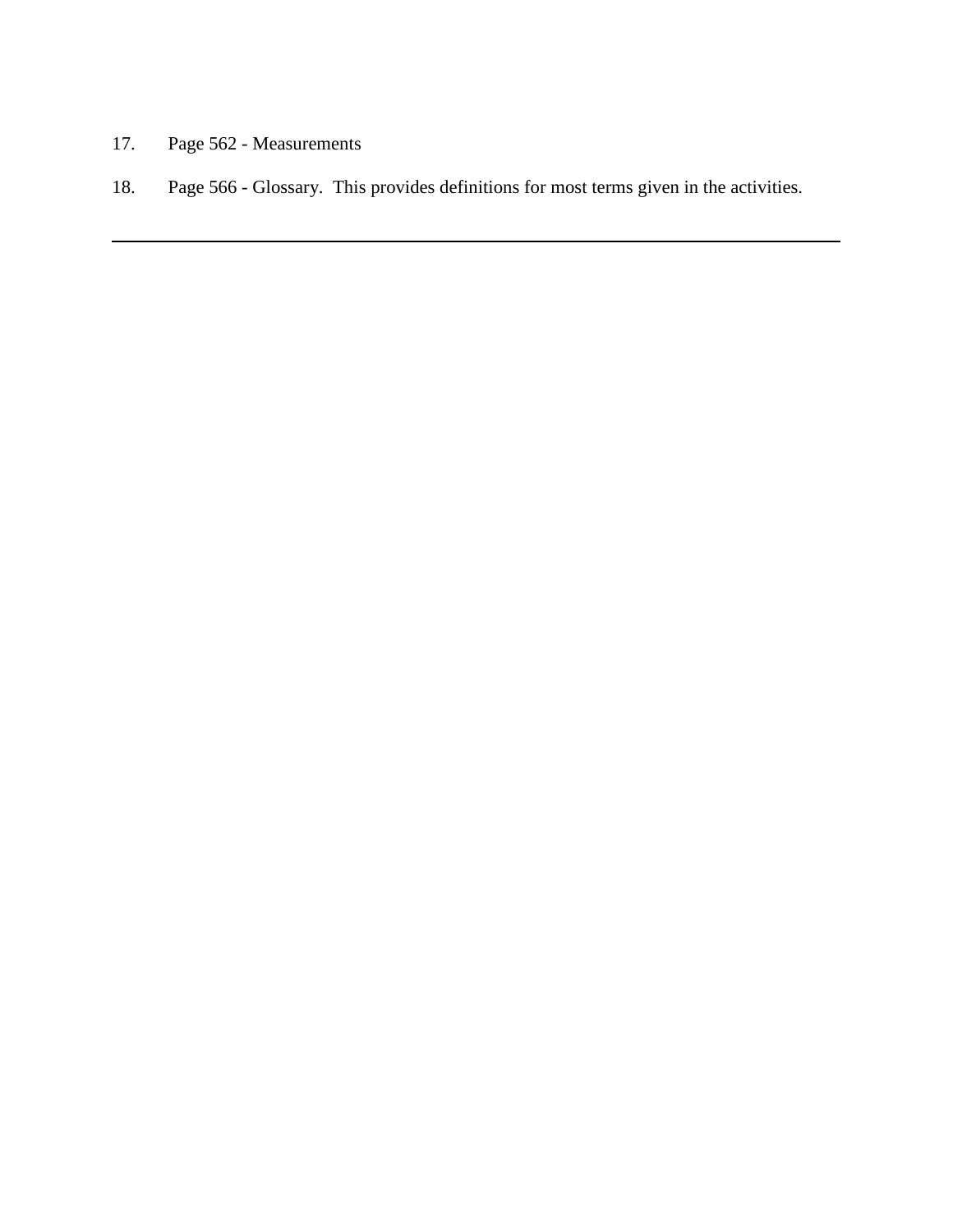## **A FLOAT THROUGH THE PROJECT WET GUIDE (ACTIVITY)**

To get to know your PROJECT WET guide and how to use it most effectively, it helps to have a suggested guided tour. You might have some prizes (pencils, rulers, posters or other items) and make a game of finding the answers. After a guided tour, be sure to allow some time to explore on your own. **NOTE: A prize package will be included with each book order shipped.**

- 1. What is the definition of a flood plain?
	- Ans. Any normally dry land area that is susceptible to being inundated by water from any natural source; usually lowland adjacent to a stream or lake. **Page 575** of the Glossary
- 2. What are the objectives of the activity "Hitting the Mark"? Ans. - Students will 1) distinguish between accuracy and precision. 2) investigate the relationship of accuracy and precision as it relates to water quality data collection. 3) develop and write clear procedures and communicate the limitations of those procedures. **Page 327**
- 3. Name an activity that involves the skill of applying? Ans. - Will vary Skills Index, **Page 559**
- 4. What subjects are covered in the activity "Nature Rules"? Ans. - Language arts, Government, Environmental Science and History **Page 277**
- 5. Does the activity "Just Passing Through" need to be conducted indoors or outdoors? Ans. - Outdoors. Setting. **Page 163 or Page 555 (from Settings index)**
- 6. Name the 7 Water Themes that make up the Framework Overview and Color Key. Ans. - Water has unique physical and chemical characteristics, Water is essential for all life to exist, Water connects all Earth's systems, Water is a natural resource, Water resources are managed, Water resources exist within social constructs, Water resources exist within cultural constructs. **Page xiv**
- 7. What seven categories are given in each side bar? Ans. - grade level, subject areas, duration, setting, skills, charting the course, vocabulary **Page xiii or any activity page**